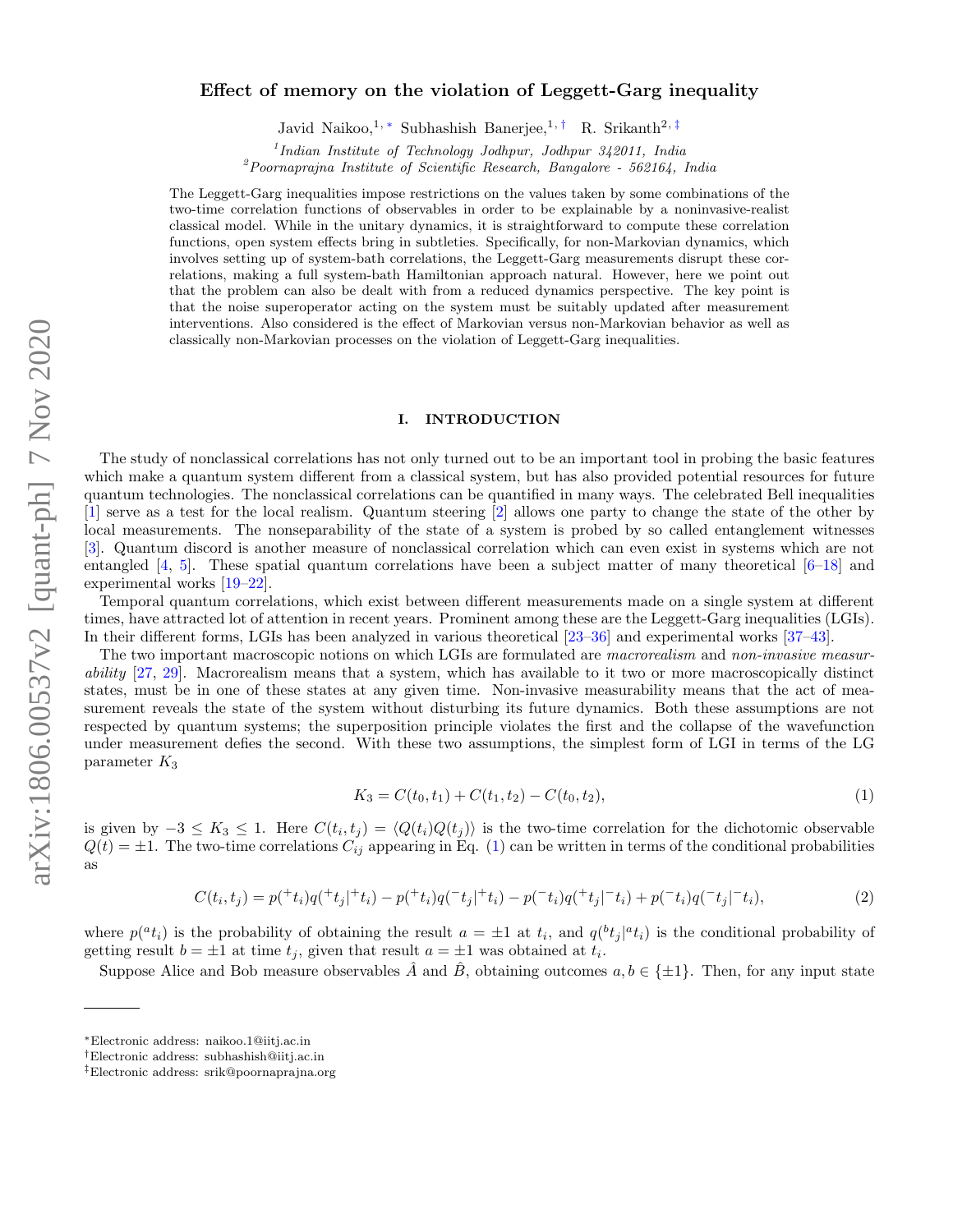$\rho$ , one finds

$$
P_{ab|\hat{A}(t_i)\hat{B}(t_j)} = \text{Tr}\left(\frac{1+b\hat{B}(t_j)}{2}\frac{1+a\hat{A}(t_i)}{2}\rho\frac{1+a\hat{A}(t_i)}{2}\right)
$$
  
=  $\frac{1}{4} + \frac{a}{4}\text{Tr}(\hat{A}(t_i)\rho) + \frac{b}{8}\text{Tr}(\hat{B}(t_j)\rho) + \frac{ab}{8}\text{Tr}(\{\hat{A}(t_i), \hat{B}(t_j)\}\rho) + \frac{b}{8}\text{Tr}(A(\hat{t}_i)\hat{B}(t_j)\hat{A}(t_i)\rho),$  (3)

from which it follows that the correlator  $C(t_i, t_j) \equiv \langle \hat{A}(t_i) \hat{B}(t_j) \rangle = \sum_{a,b} abP_{ab} |A(t_i) \hat{B}(t_j) = \frac{1}{2} \langle \{\hat{A}(t_i) \hat{B}(t_j)\}\rangle = \vec{A}(t_i)$ .  $\vec{B}(t_i)$ , where  $\hat{A}(t) = \vec{A}(t) \cdot \vec{\sigma}$  and  $\hat{B}(t) = \vec{B}(t) \cdot \vec{\sigma}$  [44, 45], where  $\sigma$  are the Pauli matrices. Thus, the correlators  $C_{ij}$ are independent of the input state, if the two measurements are projective. In the context of LGIs,  $\hat{A}$  and  $\hat{B}$  would be the observable  $\tilde{Q}$  at different times  $t_i$  and  $t_j$ ; similar conclusions follow.

It emerges from our work that the intervening noise between two measurements is relevant for the evolution of the LG parameter. This can be understood equally well by absorbing the noise into the measurements, which can then be regarded as a noise-induced POVM [46], and no longer projective measurements.

In this work, we will study the effect of non-Markovianity on temporal correlations, in particular, as part of a test for LGI. From a quantum information theoretic perspective, non-Markovianity has of late been studied by the (not always equivalent) criteria of (CP) divisibility and distinguishability [47]. In particular, non-Markovianity according to the former criterion manifests as the fact that the intermediate map (i.e., the dynamical map that propagates an intermediate earlier state to a later state) acting on the density operator is not-completely-positive (NCP) [48]. As a result, the intermediate time evolution of the density operator is no longer given by the Kraus operator-sum representation. Instead, the operator sum-difference representation must be employed [49], wherein the trace-preserving NCP map is represented as the difference of two CP maps.

In the context of temporal correlations, that they will also be affected by non-Markovianity, as are general quantum phenomena, is not surprising. Indeed, a sufficient but not necessary measure for non-Markovianity in terms of a temporal steerable weight is given in [50]. However, there is an important fact to be recognized here, which is that non-Markovianity in general involves setting up system-bath correlations, even through the system and bath may be initially uncorrelated. Therefore, the intervention of measurement that is done to produce temporal correlations, will in general re-prepare the environment also, just as it re-prepares the system. Hence, correlations based on a subsequent measurement will be subject, in general, to a different noisy channel than the first measurement, and furthermore, would depend on the output of the preceding measurement. The above observation seems to be implicitly present in existing treatments of temporal correlations under scenarios where the assumption that the system and environment retain a factorized form has to be given up in some way. In such works, typically the joint system-environment evolution is considered, rather than the reduced dynamics, in order to derive the system correlation functions.

In recent times, there have been a number of works that compute the two-time correlation functions for non-Markovian dynamics. For example, the evolution equations for the two-time correlation functions for non-Markovain evolution in the case of weak system-environment coupling was studied in [51], employing the full system-environment Hamiltonian. In particular, with regard to the question of the LGI violation in the context of non-Markovian noise, building on [51], the LGI violations for a two-level system under non-Markovian dephasing was studied in [52]. A similar problem for the Jaynes-Cummings model was discussed in [53]. The common theme in these works is to start from the full unitary evolution and then derive the evolution equations for the correlation functions using the appropriate limits. In contrast to these works, here will explore the direct use of the system dynamics for studying LGI violation, indicating the scope and constraints of this approach. In a related vein: the failure of the quantum regression hypothesis (QRH) [54], which deals with multi-time correlation functions, also captures a traditional idea of quantum non-Markovianity [55].

As noted above, because under non-Markovianity, system measurements can disturb the bath, and hence care must be exercised in computing two-time correlations if the reduced dynamics alone is used. Here, we study LGI violation in the non-Markovian regime which, to our knowledge, is the first instance where this is done using the system's reduced dynamics. We argue that a purely reduced dynamics approach can be adopted, with the proviso that the noise is suitably updated in an outcome-dependent manner after the first (and subsequent) intervention(s).

The plan of this work is as follows: Section (II) is devoted to a description of a simple non-Markovian model and its characterization. Further, in order to ascertain the impact of Markovian versus non-Markovian behavior as well as to understand quantum and classical non-Markovian effects on the LGI, we consider two models, namely, the phase damping (PD) [56] and the quantum semi-Markov processes [57], respectively. The corresponding LGIs, in the context of these models, are discussed in Sec. (III). Conclusion of the work is presented in Sec. (IV).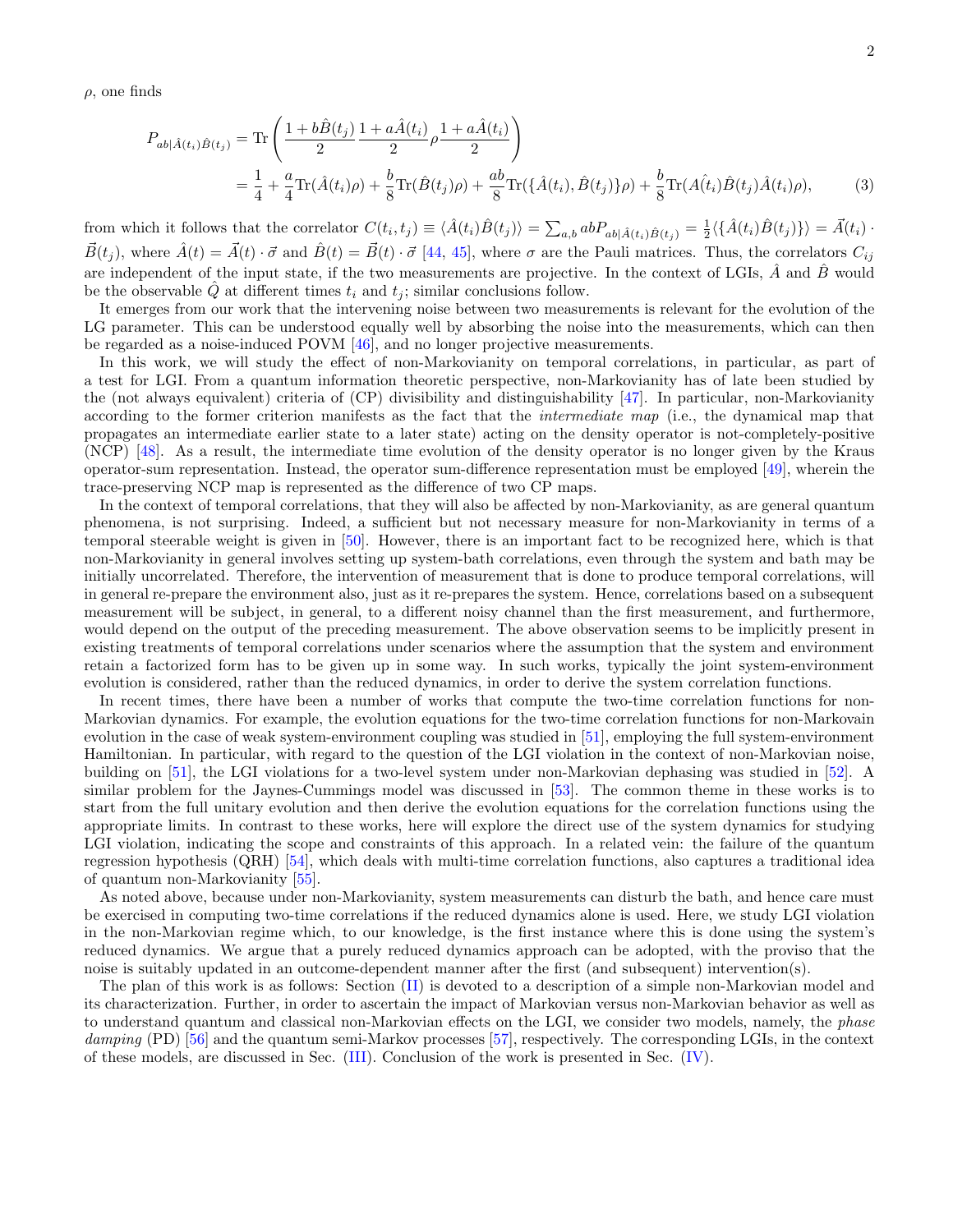# II. NOISE MODELS

Here we consider a few noisy models with the subsequent aim of studying the LGI violation.

## A. A Simple Model

Given times  $t_2 > t_1 > t_0$  during the evolution of an open system, suppose a projective measurement is performed at time  $t_1$ . If the environment is (approximately) stationary during the interval  $[t_0, t_2]$ , then the same channel can be considered as acting in the intervals  $(t_1, t_2)$  and  $(t_0, t_1)$ . Let the Hilbert spaces of the system and environment be denoted by  $\mathcal{H}_S$  and  $\mathcal{H}_E$ , respectively; with initial states  $|\psi_S\rangle \in \mathcal{H}_S$  and  $|\psi_E\rangle \in \mathcal{H}_E$ , respectively [58]. The combined state  $|\psi_{S} \rangle \otimes |\psi_{E} \rangle$  lives in the tensor product space  $\mathcal{H}_{S} \otimes \mathcal{H}_{E}$ . The total dynamics is given by unitary  $(U)$ , and would in general entangle the system and environment degrees of freedom such that the reduced dynamics, say from  $t_0$  to t<sub>1</sub>, is described by the Kraus operators  $K_{\mu}(t_1 - t_0) = \langle e_{\mu} | U(t_1 - t_0) | \psi_E \rangle$ , where  $\{ |e_{\mu}\rangle \}$  is a basis for the environment [59]. An act of measurement at time  $t_1$  would collapse the system in an eigenstate of the projector and simultaneously modify the state of environment to  $|\psi_E\rangle$ . The new Kraus operators, governing the dynamics from  $t_1$  to  $t_2$  would be  $K'_{\mu}(t_2 - t_1) = \langle f_{\mu} | U(t_2 - t_1) | \psi'_{E} \rangle$ , where  $|f_{\mu}\rangle = e^{i\xi} |e_{\mu}\rangle$  is a new environment basis. Assuming that the environment state changes only by a global phase  $e^{ix}$ , i.e.,  $|\psi'_E\rangle = e^{ix} |\psi_E\rangle$ , we have  $K'_{\mu}(t_2 - t_1) = e^{i(\xi - x)} K_{\mu}(t_1 - t_0)$ . Thus the two Kraus operators differ only by a global phase factor and hence describe the same dynamics, i.e., the reduced dynamics they produce has the same time dependence.

Here, a crucial assumption made was that the act of measurement changes the state of environment at most by a global phase. We will now illustrate, using a simple model, that such an assumption does not hold for non-Markovian dynamics and one needs to update the post-measurement map depending upon the measurement outcome. If the system-bath interaction is a product of local unitaries (i.e., it is not an entangling operation), then the system dynamics is necessarily Markovian and CP-divisible. Therefore, if the system dynamics is CP-indivisible, then in general the system-bath interaction is an entangling operation, that would generate entanglement between the system and bath. In the former case, this allows for a clean separation between the system and reservoir time scales, which is not so in the later case where the system-bath interaction is an entangling operation. Clearly, the above argument will no longer hold, requiring the system dynamics to be modified post-measurement. To see how one must modify it, we consider a simple model of system-bath interaction.

We consider a model which is a two qubit system, where one qubit is the environment  $E$  and the other is the system S, such that the entanglement between the two qubits shows up as noise in the reduced dynamics of the first qubit. For capturing the main conceptual points, we choose a simple (but non-trivial) environment to highlight the point that the environment itself is reset after a measurement in the non-Markovian situation. Let us denote the initial state of the system and environment by

$$
|\psi_{S}\rangle = (|0_{S}\rangle + |1_{S}\rangle)/\sqrt{2} \quad \text{and} \quad |\psi_{E}\rangle = (|0_{E}\rangle + |1_{E}\rangle)/\sqrt{2}, \tag{4}
$$

where the subscripts  $S$  and  $E$  correspond to system and environment, respectively. Let us assume a separable state at time  $t = 0$ , that is,  $|\psi(0)\rangle = |\psi_S\rangle \otimes |\psi_E\rangle$ . We adopt the Hamiltonian (with  $\hbar = 1$ )

$$
H = \omega\Big(|01\rangle\langle10| + |10\rangle\langle01|\Big),\tag{5}
$$

which is reminiscent of the Jaynes-Cummings Hamiltonian, where the optical mode, restricted to the single excitation subspace, is treated like a two-level system (qubit). Then,  $\omega$  can be treated as the frequency of the Rabi-like oscillations which happen between the two Bell states  $\frac{1}{\sqrt{2}}$  $\frac{1}{2}(|01\rangle \pm |10\rangle)$ . As a consequence, the time evolution generated by unitary operator  $U(t) = e^{-iHt}$  corresponds to an entangling operation between the two qubits. Let us define the density matrices corresponding to system  $\rho_S = |\psi_S\rangle \langle \psi_S|$ , environment  $\rho_E = |\psi_E\rangle \langle \psi_E|$ , and the composite state  $\rho_{SE}(t) = |\psi(t)\rangle \langle \psi(t)|.$ 

Characterization of non-Markovian dynamics: Here, we investigate the non-Markovian features of the above mentioned model by studying Sudarshan's  $\vec{A}$  and  $\vec{B}$  dynamical maps [60]. The dynamics of an open system involves mapping an initial input state  $\rho(0)$  to an output state  $\rho(t)$  at a given time t by a linear map  $A(t,0)$ . This is done by vectorizing the reduced system density matrix  $\rho_S$ , obtained by tracing over the environment E, such that  $\rho'_S = A.\rho_S$ , or  $\rho_{p,q}(t_0) \rightarrow \rho_{p,q}'(t) = A_{pq;rs}(t,t_0)\rho_{r,s}(t_0)$ .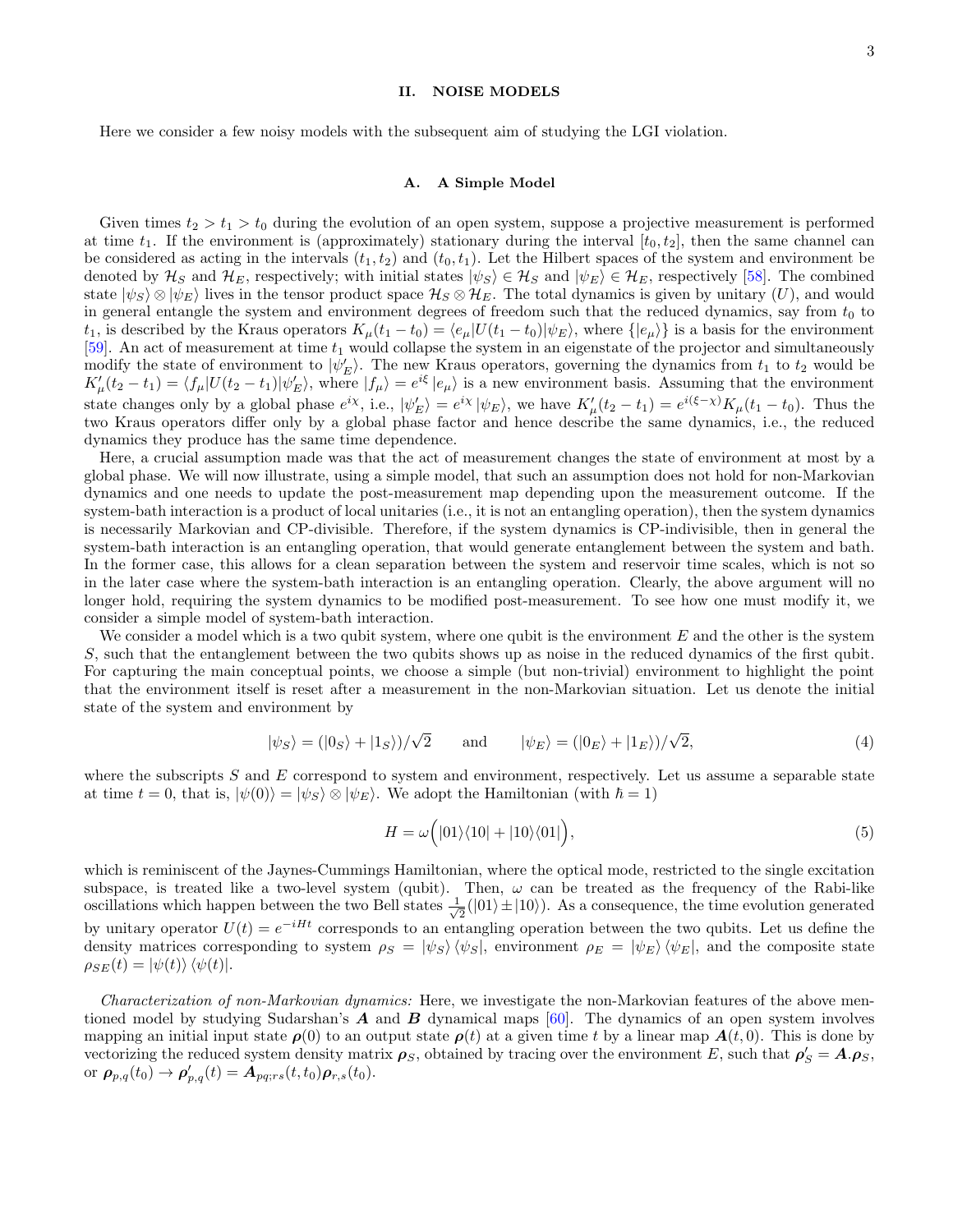

Figure 1: (color online) Eigenvalues  $\lambda_k$  ( $k = 1, 2, 3, 4$ ) of the Choi matrix  $B_{pr;qs}(t, t/2)$ . Negative eigenvalues indicate that the map is NCP.



Figure 2: (color online) A measurement of a dichotomic observable on  $\rho(t)$  would be followed by two possible dynamics depending on its outcome. The map  $\Phi^o$  (Eq. (10)) would be replaced by  $\Phi^+$  and  $\Phi^-$  (Eq. (17)) depending on whether the outcome is  $+1$  or  $-1$ , respectively.

$$
\mathbf{A}(t,0) = \begin{pmatrix} \frac{1}{4}(\cos(2t\omega) + 3) & \frac{1}{4}i\sin(2t\omega) & -\frac{1}{2}i\sin(t\omega) & \cos(t\omega) \\ \frac{1}{2}i\sin(t\omega) & \cos(t\omega) & 0 & -\frac{1}{2}i\sin(t\omega) \\ -\frac{1}{2}i\sin(t\omega) & 0 & \cos(t\omega) & \frac{1}{2}i\sin(t\omega) \\ \frac{1}{2}\sin^2(t\omega) & -\frac{1}{4}i\sin(2t\omega) & \frac{1}{4}i\sin(2t\omega) & \frac{1}{4}(\cos(2t\omega) + 3) \end{pmatrix}.
$$
 (6)

In order to show the CP indivisibility of the map, we divide the time evolution between  $(0, t)$  into interval  $(0, t/2)$ and  $(t/2, t)$ , such that  $\mathbf{A}(t, t/2) = \mathbf{A}(t, 0)\mathbf{A}^{-1}(t/2, 0)$ . One can then construct the  $\mathbf{B}(t, t/2)$  map, which is basically the Choi matrix, by using

$$
\mathbf{B}_{pr;qs}(t,t/2) = \mathbf{A}_{pq;rs}(t,t/2). \tag{7}
$$

The eigenvalues of this matrix are plotted in Fig. (1). The negative eigenvalues indicate CP-indivisibility of the map.

In fact, it is possible to show that the map is P-indivisible. For that it is enough to show that the evolution under this map leads to increase in the distinguishability of two states. This can be shown by looking at the behavior of trace distance function between two orthogonal states subjected to the map  $\Phi^o$  described by Eq. (10) below. Consider two orthogonal states  $\rho_0(0) = |0\rangle\langle 0|$  and  $\rho_1(0) = |1\rangle\langle 1|$ , evolved under this map to  $\rho_0(t) = \Phi^o[\rho_0(0)]$  and  $\rho_1(t) = \Phi^o[\rho_1(0)]$ , respectively.

The trace distance between these states is defined as  $TD = \frac{1}{2} \sum_{k} |\eta_k|$ , where  $\eta_k$  are the eigenvalues of matrix  $\rho_0(t) - \rho_1(t)$ . We have

$$
TD = \frac{1}{2} \sqrt{\frac{7 + \cos(\omega t)}{2}}.
$$
\n(8)

It is clear that TD is an oscillating function of time. The recurrent behavior of TD is a signature of P-indivisibility of the map, and could be interpretted as the backflow of information updating the system dynamics.

Reduced dynamics: The reduced state of the system can be obtained by tracing over the environment. Denoting the set of basis states of the environment as  $\{ |e_{\mu}\rangle\}$ , we have  $\rho_S(t) = \sum_{\mu} \mathcal{K}_{\mu} \rho_S \mathcal{K}_{\mu}^{\dagger}$ , where  $\mathcal{K}_{\mu} = \langle e_{\mu} | U(t) | \psi_E \rangle$  are the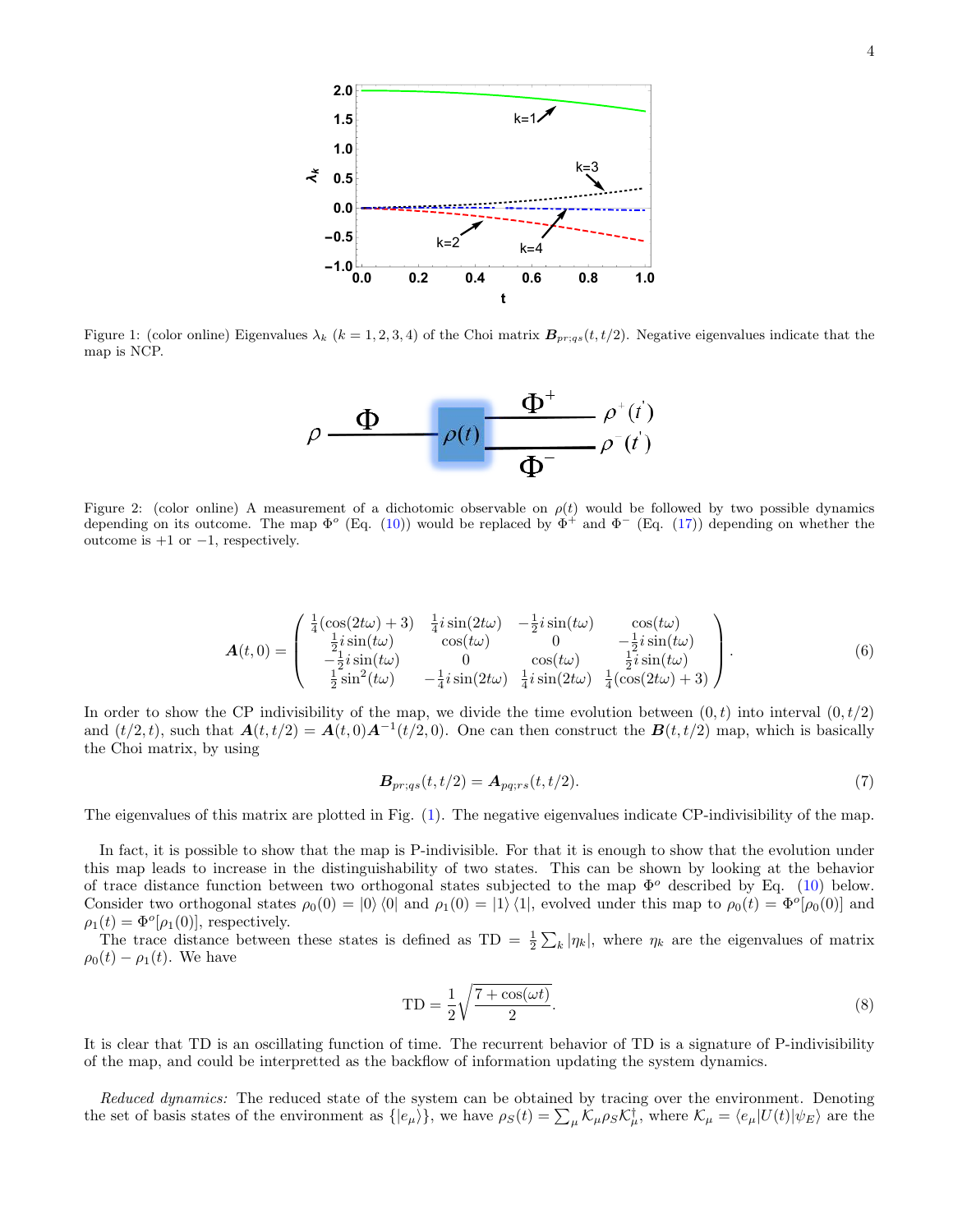Kraus operators. With the Hamiltonian given by Eq. (5) and the environment state given in Eq. (4) (the environment basis states  $\{ |e_{\mu}\rangle = |0_{E}\rangle, |1_{E}\rangle\}$ , we obtain

$$
\mathcal{K}_0 = \begin{pmatrix} \frac{1}{\sqrt{2}} & 0\\ -\frac{i\sin(\omega t)}{\sqrt{2}} & \frac{\cos(\omega t)}{\sqrt{2}} \end{pmatrix}, \quad \text{and} \quad \mathcal{K}_1 = \begin{pmatrix} \frac{\cos(\omega t)}{\sqrt{2}} & -\frac{i\sin(\omega t)}{\sqrt{2}}\\ 0 & \frac{1}{\sqrt{2}} \end{pmatrix}, \tag{9}
$$

satisfying the completeness relation  $\mathcal{K}_0^{\dagger} \mathcal{K}_0 + \mathcal{K}_1^{\dagger} \mathcal{K}_1 = \mathbb{1}$ .

$$
\Phi^o[\rho_S(0)] = \sum_{\mu} \mathcal{K}_{\mu}\rho_S(0)\mathcal{K}_{\mu}^{\dagger}.
$$
\n(10)

It is possible to show that the same map can be constructed by directly obtaining the Kraus operators from the Choi matrix corresponding to map  $A$  given in Eq.  $(6)$ .

Let us define the projectors on the system space as  $\Pi^+ = |0_S\rangle \langle 0_S| \otimes \mathbb{1}_E$  and  $\Pi^- = |1_S\rangle \langle 1_S| \otimes \mathbb{1}_E$ . Here,  $\mathbb{1}_E$  is the identity operator on the environment Hilbert space. Applying these projectors on time evolved state of the combined system, the (normalized) post-measurement states in the two cases are given respectively as:

$$
|\phi^o(t)\rangle = \frac{1}{\sqrt{2}} \begin{pmatrix} 1 \\ e^{-i\omega t} \\ 0 \\ 0 \end{pmatrix} = \begin{pmatrix} 1 \\ 0 \end{pmatrix} \otimes \frac{1}{\sqrt{2}} \begin{pmatrix} 1 \\ e^{-i\omega t} \end{pmatrix}, \tag{11}
$$

$$
|\phi^1(t)\rangle = \frac{1}{\sqrt{2}} \begin{pmatrix} 0 \\ 0 \\ e^{-i\omega t} \\ 1 \end{pmatrix} = \underbrace{\begin{pmatrix} 0 \\ 1 \end{pmatrix}}_{system} \otimes \underbrace{\frac{1}{\sqrt{2}} \begin{pmatrix} e^{-i\omega t} \\ 1 \end{pmatrix}}_{environment}.
$$
 (12)

Therefore we have two possible evolutions with the following system and environment states

$$
|\chi_S(0)\rangle = |0\rangle, \qquad |\chi_E(0)\rangle = \frac{|0\rangle + e^{-i\omega t}|1\rangle}{\sqrt{2}}, \qquad post \ \Pi^+ \ measurement \tag{13}
$$

and

$$
|\chi_S(0)\rangle = |1\rangle, \qquad |\chi_E(0)\rangle = \frac{e^{-i\omega t} |0\rangle + |1\rangle}{\sqrt{2}}, \qquad post \ \Pi^- \ measurement.
$$
 (14)

The corresponding Kraus operators turn out to be

$$
\mathcal{K}_0^+(t) = \begin{pmatrix} \frac{1}{\sqrt{2}} & 0\\ -\frac{ie^{-i\omega t}\sin(\omega t)}{\sqrt{2}} & \frac{\cos(\omega t)}{\sqrt{2}} \end{pmatrix}, \qquad \mathcal{K}_1^+(t) = \begin{pmatrix} \frac{e^{-i\omega t}\cos(\omega t)}{\sqrt{2}} & -\frac{i\sin(\omega t)}{\sqrt{2}}\\ 0 & \frac{e^{-i\omega t}}{\sqrt{2}} \end{pmatrix},\tag{15}
$$

and

$$
\mathcal{K}_0^-(t) = \begin{pmatrix} \frac{e^{-i\omega t}}{\sqrt{2}} & 0\\ -\frac{i\sin(\omega t)}{\sqrt{2}} & \frac{e^{-i\omega t}\cos(\omega t)}{\sqrt{2}} \end{pmatrix}, \qquad \mathcal{K}_1^-(t) = \begin{pmatrix} \frac{\cos(\omega t)}{\sqrt{2}} & -\frac{ie^{-i\omega t}\sin(\omega t)}{\sqrt{2}}\\ 0 & \frac{1}{\sqrt{2}} \end{pmatrix}.
$$
 (16)

We denote the corresponding maps by  $\Phi^{\pm}$ 

$$
\Phi^{\pm}[\rho(0)] = \sum_{\mu} \mathcal{K}_{\mu}^{\pm} \rho(0) (\mathcal{K}_{\mu}^{\pm})^{\dagger} \tag{17}
$$

Figure (2) summarizes the various steps discussed above.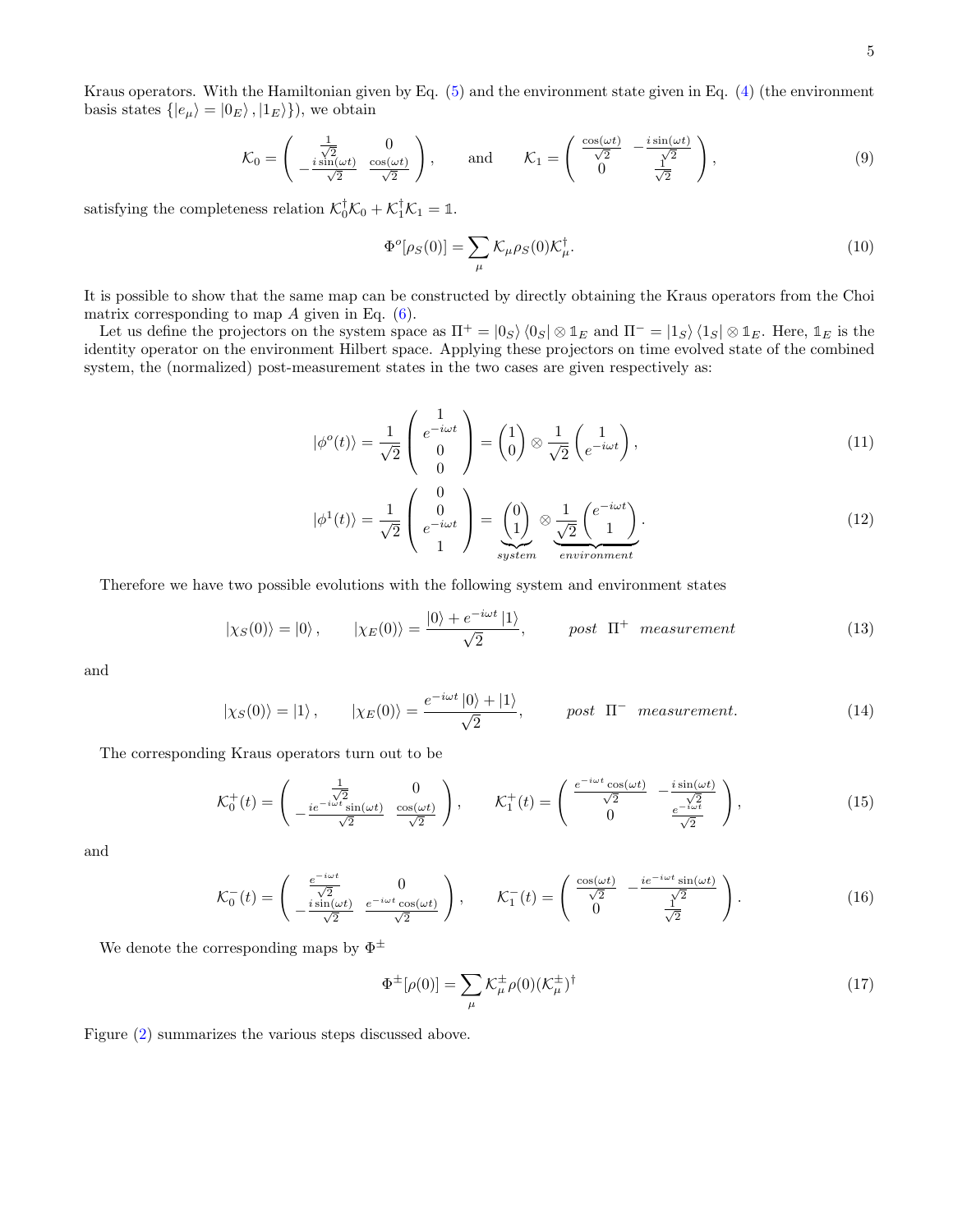### B. Composition with the phasing damping map

The Hamiltonian in Eq. (5) generates a purely non-Markovian dynamics over the entire time domain as can be concluded from Eq. (8). However, in order study the effect of Markovian versus non-Markovian noise on the degree of violation of LGI, we define a composite map of  $\Phi^{\pm}$  and  $\Phi^o$  defined in Eqs. (17) and (10), with the phase damping (PD) noise model. The dynamics is governed by a Markovian map described by the following Kraus operators:  $P_1$  =  $\begin{pmatrix} 1 & 0 \\ 0 & 0 \\ 0 & 0 \\ 0 & 0 \end{pmatrix}$ 0  $\sqrt{1-\lambda(t)}$ ), and  $P_2 = \begin{pmatrix} 0 & 0 \\ 0 & \sqrt{\lambda} \end{pmatrix}$  $0 \sqrt{\lambda(t)}$ ), such that  $\rho = \begin{pmatrix} a & b \\ c & d \end{pmatrix} \rightarrow \rho' = \sum_{i=1,2} P_i \rho P_i^{\dagger} = \begin{pmatrix} a & b\sqrt{1-\lambda(t)} \\ c\sqrt{1-\lambda(t)} & d \end{pmatrix}$  $c\sqrt{1-\lambda(t)}$  d . The parameterization  $\lambda(t) = 1 - e^{-\Gamma t}$  assures that as  $t \to \infty$ , the off-diagonal elements vanish.

With the notation  $L_{\mu} = \{\mathcal{K}_{\mu}, \mathcal{K}_{\mu}^{\pm}\}\$ , we define the composition of the map  $\Phi = {\Phi^o, \Phi^{\pm}}\$  with the map  $\Phi^{PD}$ describing PD dynamics. We denote the composite map  $\mathcal{E}_{t\leftarrow t_0} = [\Phi \circ \Phi^{PD}]_{t\leftarrow t_0}$ , such that

$$
\rho(t) = \mathcal{E}_{t \leftarrow t_0} \rho(t_0) = [\Phi \circ \Phi^{PD}]_{t \leftarrow t_0} \rho(t_0) = \sum_{\mu, \nu=1}^2 P_{\mu} L_{\nu} \rho(t_0) L_{\nu}^{\dagger} P_{\mu}^{\dagger}.
$$
\n(18)

With  $|\psi(t_0 = 0)\rangle = \cos(\theta_s)|0\rangle + \sin(\theta_s)|1\rangle$ , we have

$$
\rho(t) = \frac{1}{2} \begin{pmatrix} 1 + \cos(\theta_s) \cos^2(\omega t) & \sqrt{1 - \lambda(t)} \left[ \cos(\omega t) \sin(\theta_s) + i \sin(\omega t) \cos(\theta_s) \right] \\ \sqrt{1 - \lambda(t)} \left[ \cos(\omega t) \sin(\theta_s) - i \sin(\omega t) \cos(\theta_s) \right] & 1 - \cos(\theta_s) \cos^2(\omega t) \end{pmatrix} . \tag{19}
$$

In the limit  $\omega \to 0$  the dynamics reduces to PD which is Markovian, while as for  $\Gamma \to 0$  (and hence  $\lambda(t) \to 0$ ), we obtain the purely JC-type non-Markovian dynamics. Further, the PD is derived assuming a stationary (infinite) bath, and hence the channel is not modified after intervention.

### C. Classical non-Markovian model

Next, we consider a class of semi-Markov processes that exhibit memory in the classical regime and investigate their impact on LGI violation in the next section. We take up a two dimensional system which can jump from one state to another with certain probability. Such a process can be characterized by the following stochastic matrix [61]

$$
Q(\tau) = \begin{pmatrix} 1 - \pi & \pi \\ \pi & 1 - \pi \end{pmatrix} f(\tau) = \Pi f(\tau). \tag{20}
$$

Here,  $0 \leq \pi \leq 1$  is the probability to jump from one site to another and  $f(\tau)$  is an arbitrary waiting time distribution and associated survival probability  $g(t) = 1 - \int_0^t d\tau f(\tau)$ . It is often convenient to introduce the function  $q(t)$  which is an inverse Laplace transform of the quantity  $\tilde{q}(u) = \frac{1}{u} \frac{1-\tilde{f}(u)}{1+\tilde{f}(u)}$ , where  $\tilde{x}(u) = \int_0^{+\infty} d\tau x(\tau) e^{-u\tau}$ , is the Laplace transform of  $x(\tau)$ . Such a process can be shown to be Markovian if and only if the waiting time distribution is given by exponential time distributions of the form  $f(\tau) = \lambda e^{-\lambda \tau}$ , and non-Markovian otherwise.

A specific example is now considered in which the waiting time distribution is not an exponential but given as  $f(t) = 2\frac{p}{s}e^{-st/2}\frac{1}{\xi}\sinh(\xi st/2)$ , with  $g(t) = e^{-st/2}[\cosh(\xi st/2) + \frac{1}{\xi}\sinh(\xi st/2)]$ , and  $q(t) = e^{-st/2}[\cosh(\chi st/2) +$  $\frac{1}{\chi}$  sinh( $\chi$ st/2)]. This comes from the convolution of two exponential waiting time distributions with different parameters  $\lambda_1$  and  $\lambda_2$ . Here,  $s = \lambda_1 + \lambda_2$ ,  $p = \lambda_1 \lambda_2$ ,  $\xi = \sqrt{1 - 4\frac{p}{s^2}}$ , and  $\chi = \sqrt{1 - 8\frac{p}{s^2}}$ . A quantum counterpart of the classical semi-Markov process via. a purely dephasing dynamics is governed by the master equation

$$
\frac{d}{dt}\rho(t) = \gamma(t)\mathcal{L}_z[\rho], \quad \text{with} \qquad \mathcal{L}_z[\rho] = \sigma_z \rho \sigma_z - \rho, \quad \text{and} \qquad \gamma(t) = -\frac{1}{2}\frac{\dot{q}(t)}{q(t)}.\tag{21}
$$

Such dynamics can be described by a completely positive and trace preserving map characterized by Kraus operators

$$
\mathcal{C}_1 = \sqrt{\frac{1+q(t)}{2}} \mathbb{1}, \quad \text{and} \quad \mathcal{C}_2 = \sqrt{\frac{1-q(t)}{2}} \sigma_z. \tag{22}
$$

The map, for  $p \leq \frac{s^2}{8}$  $\frac{8}{8}$ , as used here, turns out to be Markovian according to the trace distance and divisibility measures despite being non-Markovian classically.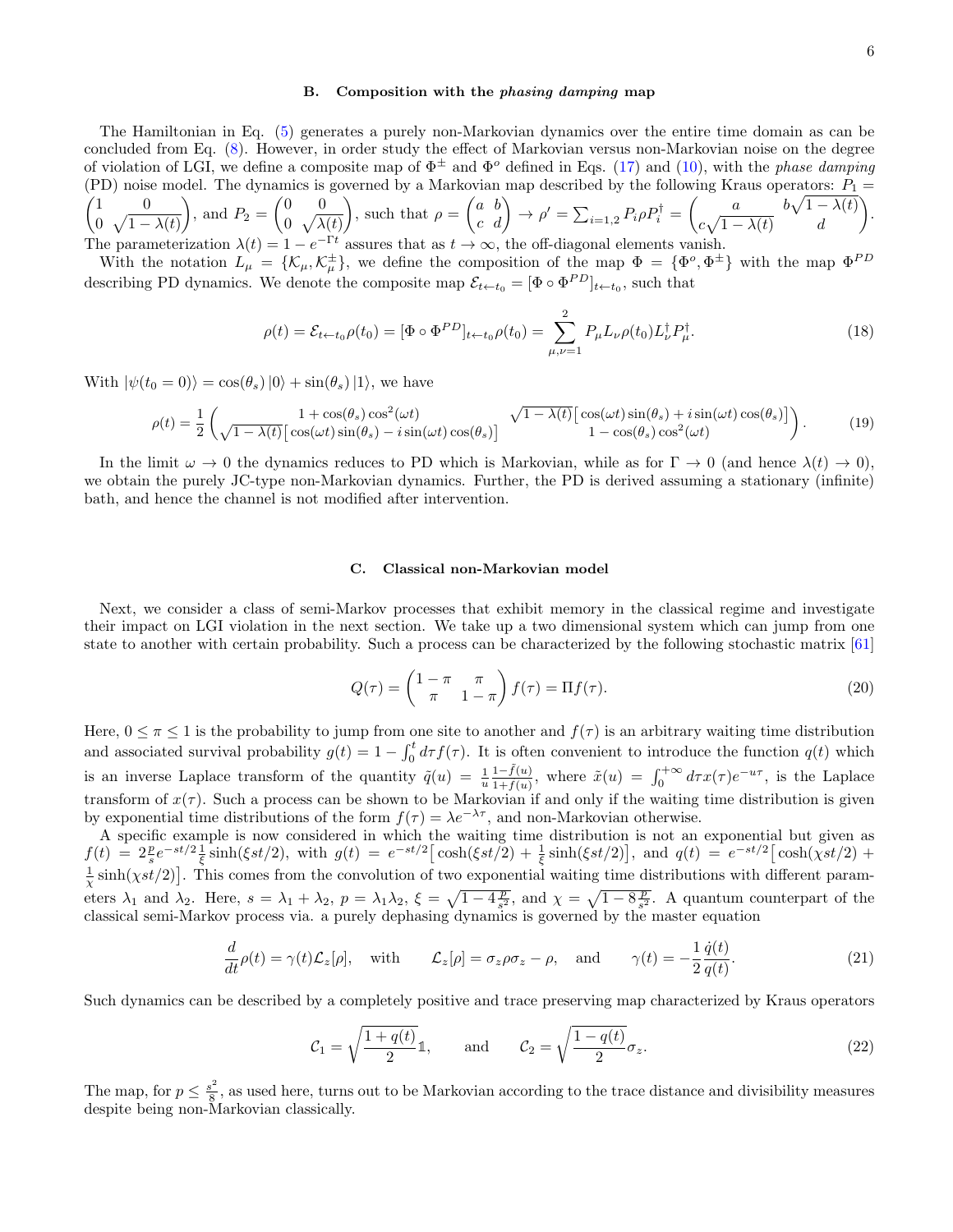

Figure 3: (color online) (a) The Leggett-Garg parameter as defined in Eq.  $(23)$ , for  $K_3 > 1$ , with correlation functions given by Eq.  $(26)$ , is depicted with respect to time interval  $\tau$  between the successive measurements and the measurement variable θ (with  $φ = 0$ ). The state variables used in this case are  $θ_s = π/2$ ,  $φ_s = 0$ . Further, we choose Γ = 0 pertaining to the case when PD becomes an identity operation and the dynamics is entirely governed by Hamiltonian  $H$  in Eq.  $(5)$ , which generates a non-Markovian subsystem dynamics. The violation reaches to the quantum bound  $3/2$  in this case. (b) The parameter  $K_3$  is shown for  $\Gamma = 0$  and  $\omega = 1$  with solid (blue) curve. The dot-dashed (black) curve corresponds to the case when  $\omega = 1$  (presence of JC-like model) and  $\Gamma = 0.5$ . The dashed (red) curve shows the scenario when  $\omega = 0$  (absence of JC-like model), and  $\Gamma = 5$ . It is clear that for small Γ, the non-Markovian part governed by Hamiltonian H dominates leading to the violation of LGI. The various parameters used are  $\theta_s = \theta = \pi/2$ , and  $\phi_s = \phi = 0$ . (c) The complementary form of LGI obtained by flipping the sign of observable (as explained in text) leading to  $K_3' = -C(0, \tau) - C(\tau, 2\tau) - C(0, 2\tau) \leq 1$ . The various parameters used and the corresponding curve-nomenclature is same as in (b). (d) The coherence parameter C as defined in Eq. (27), is depicted with respect to t. The characteristic recurrent behavior is observed in non-Markovian regime. The nomenclature of various curves and the parameters used are same as in (b).

### III. LEGGETT-GARG INEQUALITY

In this section, we study the violation of the LGI in the above discussed model. Assuming  $t_0 = 0$  and a constant time difference  $\tau$  between successive measurements, the three time LGI becomes

$$
K_3 = C(0, \tau) + C(\tau, 2\tau) - C(0, 2\tau) \le 1,
$$
\n(23)

where  $C(t_i, t_j)$ , as defined in Eq. (2), can be computed as

$$
C(t_i, t_j) = \sum_{a,b=\pm} ab \ p({}^a t_i) q({}^b t_j | {}^a t_i) = \sum_{a,b=\pm} ab \operatorname{Tr} \left\{ \Pi^b \mathcal{E}_{t_j \leftarrow t_i} \left[ \Pi^a \rho(t_i) \Pi^a \right] \right\},\tag{24}
$$

with  $\mathcal E$  being the composite map defined in Eq. (18). Here,  $\Pi^{\pm}$  are the projectors corresponding to a general dichotomic operator

$$
O = \begin{pmatrix} \cos(\theta) & e^{i\phi}\sin(\theta) \\ e^{-i\phi}\sin(\theta) & -\cos(\theta) \end{pmatrix}.
$$
 (25)

parametrized by  $-\pi \leq \theta < \pi$ ;  $-\pi/2 \leq \phi \leq \pi/2$  [62]. We assume the system is initiated in a pure state  $|\psi(0)\rangle =$  $\cos(\theta_s/2)|0\rangle + e^{i\phi_s}\sin(\theta_s/2)|1\rangle$ , with  $0 \le \theta_s \le \pi$ ;  $0 \le \phi_s < 2\pi$ . The subsequent dynamics is then governed by the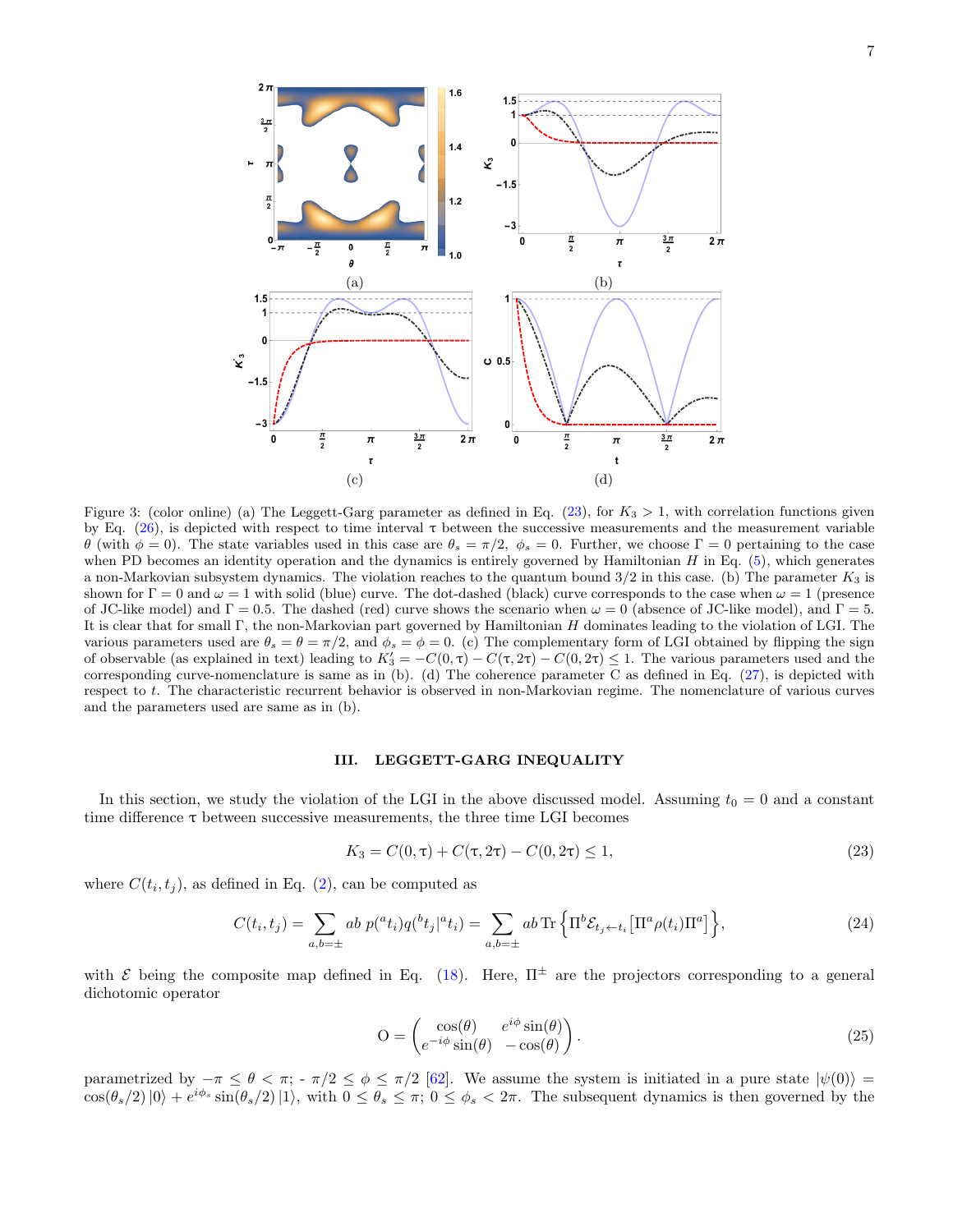composite map  $\mathcal E$  defined above. For simplicity, we choose  $\phi_s = \phi = 0$ , and find the two-time correlation functions

$$
C(0,t) = \cos^{2}(\theta)\cos^{2}(\omega\tau) + \cos(\omega\tau)\sin^{2}(\theta)\sqrt{1-\lambda(\tau)}
$$
  
+  $\frac{1}{2}\cos(\theta-\theta_{s})\sin(2\theta)\sin^{2}(\omega\tau)[\cos(\omega\tau)-\sqrt{1-\lambda(\tau)}],$   

$$
C(t,2t) = \cos^{2}(\omega\tau)\cos^{2}(\theta)[1+\cos(\theta_{s})\sin(\theta)\cos(\omega\tau)\sin^{2}(\omega\tau)]
$$
  
+  $\cos(\omega\tau)\sin^{2}(\theta)\sqrt{1-\lambda(\tau)}-\frac{1}{2}\cos(\theta+\theta_{s})\sin(2\theta)\cos^{2}(\omega\tau)\sin^{2}(\omega\tau)\sqrt{1-\lambda(\tau)}$   
+  $\frac{1}{2}\sin(\theta)\sin(2\theta)\sin(\theta_{s})\cos(\omega\tau)\sin^{2}(\omega\tau)[-1+\lambda(\tau)],$  (26)

where  $\lambda(\tau) = 1 - \exp(-\Gamma \tau)$  as defined in the previous section, is the channel parameter for PD channel. It follows that for  $\lambda = 0$  (i.e.,  $\Gamma = 0$ ), the PD Kraus operators  $P_1 = \mathbb{1}$ ,  $P_2 = 0$ ; we call this a trivial operation from the composite map's perspective, i.e., in this case only the evolution generated by Hamiltonian  $H$  in Eq. (5) is considered. Note that  $(\theta_s, \phi_s)$  and  $(\theta, \phi)$  are the state and measurement variables, respectively. For  $\theta = \pi/2$ , the expressions simplify to  $C(0, \tau) = C(\tau, 2\tau) = \cos(\omega \tau) \sqrt{1 - \lambda(\tau)}$ , yielding  $K_3 = 2 \cos(\omega \tau) \sqrt{1 - \lambda(\tau)} - \cos(2\omega \tau) \sqrt{1 - \lambda(2\tau)}$ , and reaches its maximum quantum bound  $3/2$  only if  $\lambda(\tau) = 0$ , i.e., when PD is a trivial operation. However, when PD is not a trivial operation, the function  $\sqrt{1-\lambda(\tau)} = \exp(-\Gamma \tau/2)$  falls monotonically with time, and therefore reduces the extent of violation such that in the pure Markovian limit, no violation is observed.

Figure (3) depicts the violations of the LGI for various state and measurement settings. Thus for example, from the perspective of LGI violations, we see that given fixed measurement settings, some state preparations are preferable over the others. Also, with fixed state preparation, some measurements are more favorable for the purpose. Further, the non-Markovian dynamics favors the violation of LGI in comparison to Markovian dynamics, as can be seen, for example, from a comparison of the blue (pure non-Markovian) and the red (pure Markovian) curves in Fig. (3) (b)-(c). The enhanced violation of LGI in non-Markovian regime can be attributed to the information backflow in the non-Markovian case, which counteracts the effect of decoherence, thereby enhancing the quantumness of the system's evolution. This is bolstered by the fact that the coherence shows a recurrent behavior in the non-Markovian case and falls monotonically in the Markovian scenario, as shown in Fig. (3) (d). The coherence is quantified here by  $l_1$ -norm

$$
C = \sum_{i \neq j} |\rho_{ij}(t)|,\tag{27}
$$

where  $\rho_{ij}(t)$  is the ij-th element of  $\rho(t)$  defined in Eq. (19). The maximum violation of LGI is found to occur at  $\tau = \pi/3, 5\pi/3$ . It is worth mentioning here that a complementary inequality corresponding to Eq. (23) can be obtained by switching the sign of the observable  $O \to -O$  leading to  $K_3' = -C(0, \tau) - C(\tau, 2\tau) - C(0, 2\tau) \leq 1$ . This inequality shows the maximum violation (not depicted here) at  $\tau = 2\pi/3, 4\pi/3$ .

In order to see the effect of processes that are non-Markovian classically, on the violation of LGI, we make use of the model spelled out in the last section and characterized by the Kraus operators given in Eq. (22). With initial state  $|\psi(0)\rangle = \cos(\theta_s)|0\rangle + e^{-i\phi_s}\sin(\theta_s)|1\rangle$  and the general dichotomic observable given in Eq. (25), the two time correlation functions turn out to be

$$
4C(0, \tau) = 2\cos(2\theta) + \sin(\theta)\sin(\theta_s)(q(\tau) + 1)\cos(\phi + \phi_s)
$$
  
+  $\cos(\theta)\cos(\theta_s)(q(\tau) + 1) - 2\cos(2\theta)q(\tau) + q(\tau) + 1,$   

$$
4C(\tau, 2\tau) = \cos(\theta)\cos(\theta_s) + 2\cos(2\theta) + q(\tau)(\cos(\theta)\cos(\theta_s))
$$
  
-  $2\cos(2\theta) + \sin(\theta)\sin(\theta_s)(q(\tau) + 1)\cos(\phi + \phi_s) + 1) + 1.$  (28)

Figure (4) depicts the violations of the LGI for various state and measurement settings, for the quantum semi-Markov process. Violation of LGI is observed in this model, albeit smaller in comparison to the violation of upto maximum quantum bound in a purely quantum non-Markovian system dynamics generated by Hamiltonian  $H$  in Eq. (5), depicted in Fig. (3) (a). Although there is no information backflow in this case and thus no recoherence, yet the deviation of the semi-Markovian dynamics from the quantum semigroup structure leads to a relative lowering of decoherence [63], which is conducive to a higher level of violation.

## IV. CONCLUSION

The violation of the LGI under non-Markovian evolution has been studied by using the reduced dynamics. Difficulties in handling the two-time correlation functions under non-Markovian evolution were highlighted and a possible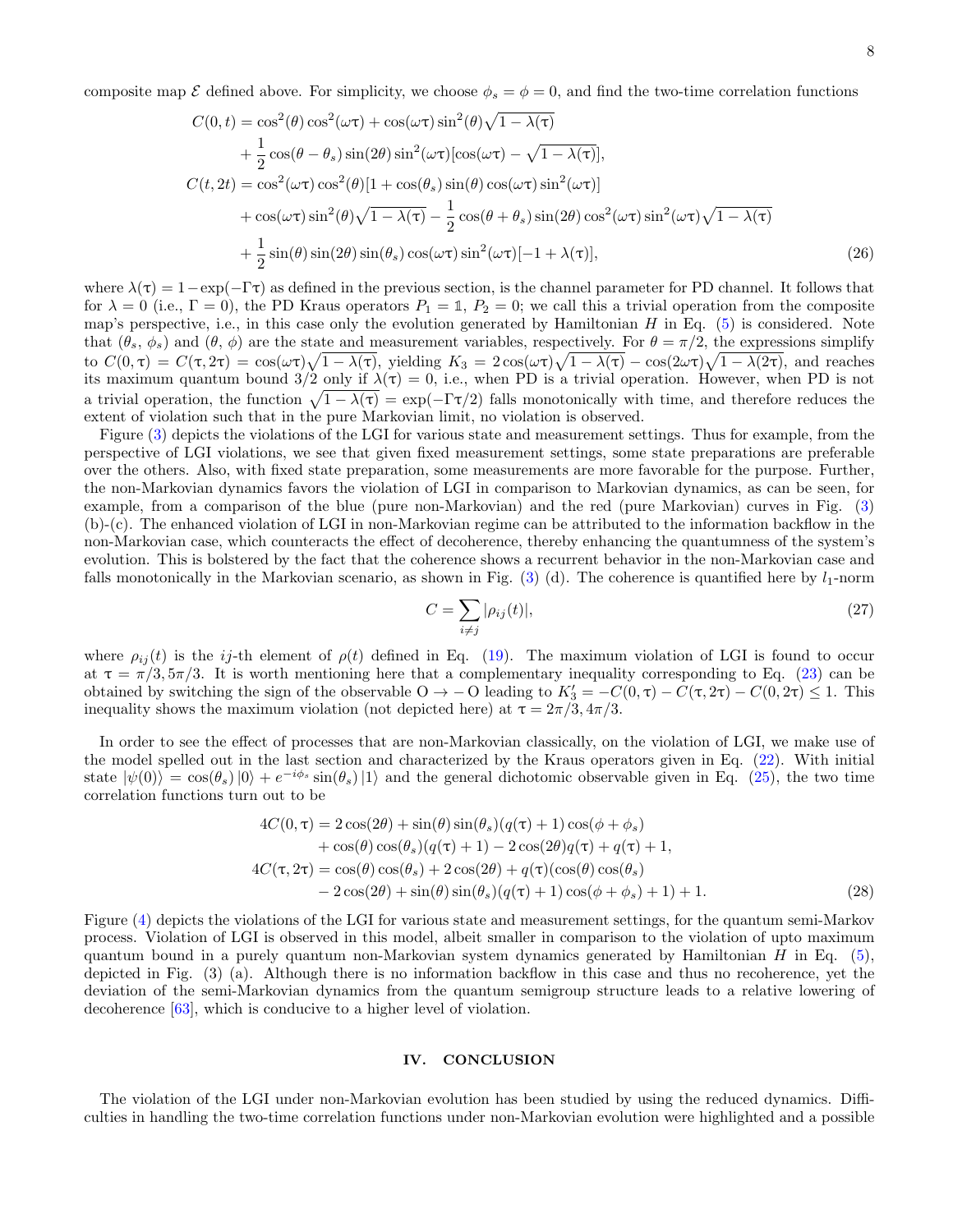

Figure 4: (Color online) Leggett Garg parameter  $K_3 = C(0, \tau) + C(\tau, 2\tau) - C(0, 2\tau)$  with two time correlations given in Eq. (28), for  $\chi = 1$  (blue solid curve),  $\chi = 0.5$  (red dashed curve) and  $\chi = 0$  (black dot-dashed curve). The parameters used are  $\theta_s = \theta = \pi/2$ ,  $\phi_s = \phi = 0$ . The maximum violation for these parameters is about 1.1 compared to 1.5 observed in case of JC-like model.

way of handling them was illustrated by a simple model. The non-Markovian nature of the model was characterized by negative eigenvalues of the Choi matrix implying CP-indivisibility. The increase in the trace distance function with time brought out the P-indivisibility of the map. The non-Markovian dynamics involves setting up of system-bath correlations; and measurements disrupt these correlations. Therefore, a full system-bath Hamiltonian approach is natural. However, we have pointed out how the problem can be dealt with from a reduced dynamics perspective. The key point is that the noise superoperator acting on the system must be suitably updated after a measurement intervention. Further, the behavior of LGI violations is compared in Markovain and non-Markovian regimes. It is found that LGI shows violation upto maximum quantum bound in the later case, with no violations in pure Markovian limit. This can be attributed to the fact that non-Markovian dynamics brings memory effects which in turn are exhibited by the recurrent behavior of various quantum features like coherence. We also considered a model in which the underlying classical dynamics is non-Markovian, however, when extended to quantum regime, the dynamical map turns out to be CP divisible and hence Markovian from this perspective. One finds violation of LGI in this model, albeit smaller in comparison to the violation upto maximum quantum bound in a purely quantum non-Markovian model.

- [1] J. S. Bell, Physics Physique Fizika 1, 195 (1964).
- [2] A. Einstein, B. Podolsky, and N. Rosen, Phys. Rev. 47, 777 (1935).
- [3] E. Schrödinger, Mathematical Proceedings of the Cambridge Philosophical Society 31, 555–563 (1935).
- [4] H. Ollivier and W. H. Zurek, Phys. Rev. Lett. 88, 017901 (2001).
- [5] S. Adhikari and S. Banerjee, Phys. Rev. A 86, 062313 (2012).
- [6] S. Banerjee, A. K. Alok, and R. MacKenzie, The European Physical Journal Plus 131, 129 (2016).
- [7] A. K. Alok, S. Banerjee, and S. U. Sankar, Nuclear Physics B 909, 65 (2016).
- [8] S. Banerjee, A. K. Alok, R. Srikanth, and B. C. Hiesmayr, The European Physical Journal C 75, 487 (2015).
- [9] A. K. Alok, S. Banerjee, and S. U. Sankar, Physics Letters B 749, 94 (2015).
- [10] I. Chakrabarty, S. Banerjee, and N. Siddharth, Quantum Information and Computation 11, 0541 (2011).
- [11] S. Banerjee, V. Ravishankar, and R. Srikanth, The European Physical Journal D 56, 277 (2010).
- [12] S. Banerjee, V. Ravishankar, and R. Srikanth, Annals of Physics 325, 816 (2010).
- [13] A. G. Dijkstra and Y. Tanimura, Physical review letters 104, 250401 (2010).
- [14] P. Kaer, T. R. Nielsen, P. Lodahl, A.-P. Jauho, and J. Mørk, Physical review letters 104, 157401 (2010).
- [15] I. M. Mirza, Journal of Modern Optics 62, 1048 (2015).
- [16] I. M. Mirza and J. C. Schotland, Physical Review A **94**, 012302 (2016).
- [17] W. Jiang, F.-Z. Wu, and G.-J. Yang, Physical Review A 98, 052134 (2018).
- [18] J. Naikoo, K. Thapliyal, A. Pathak, and S. Banerjee, Physical Review A 97, 063840 (2018).
- [19] A. Aspect, P. Grangier, and G. Roger, Physical review letters 47, 460 (1981).
- [20] W. Tittel, J. Brendel, B. Gisin, T. Herzog, H. Zbinden, and N. Gisin, Physical Review A 57, 3229 (1998).
- [21] B. Lanyon, P. Jurcevic, C. Hempel, M. Gessner, V. Vedral, R. Blatt, and C. Roos, Physical review letters 111, 100504 (2013).
- [22] G. Weihs, T. Jennewein, C. Simon, H. Weinfurter, and A. Zeilinger, Physical Review Letters 81, 5039 (1998).
- [23] M. Barbieri, Physical Review A 80, 034102 (2009).
- [24] D. Avis, P. Hayden, and M. M. Wilde, Physical Review A 82, 030102 (2010).